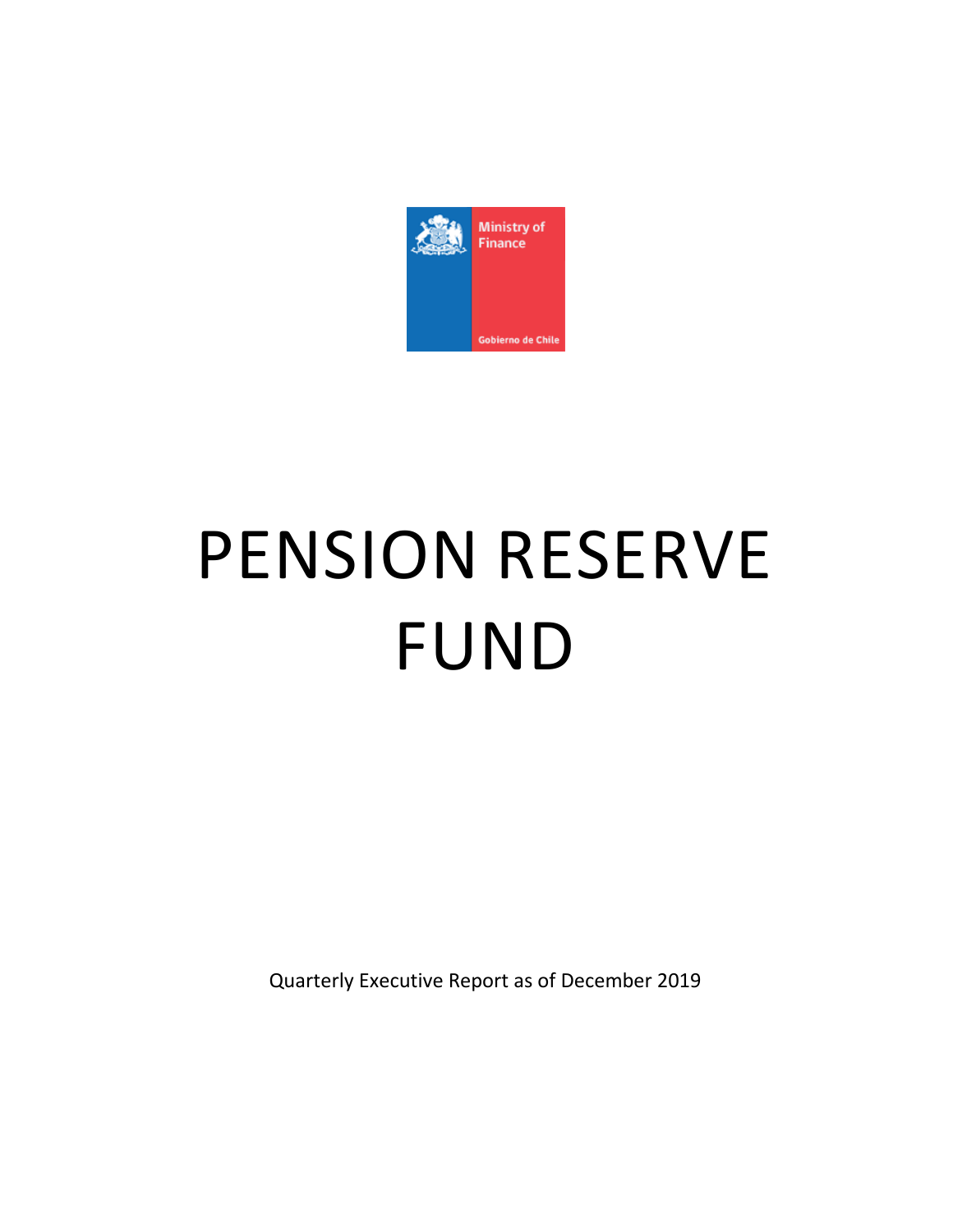# **EXECUTIVE SUMMARY**

## **Fourth Quarter 2019**

# Market Value **US\$ 10.8 billion**

# Net Income **US\$ 313.7 million**



Source: Ministry of Finance, based on information provided by JPMorgan.

# **Portfolio Composition**



Source: Ministry of Finance, based on information provided by JPMorgan.

 $\overline{a}$ 

 $1$  Returns reported in this document correspond to the Time Weighted Rate of Return (TWR), unless otherwise stated. Returns for periods greater than one year are annualized. For periods of less than one year, the return corresponds to the change during the period. Net returns reported are net of management fees.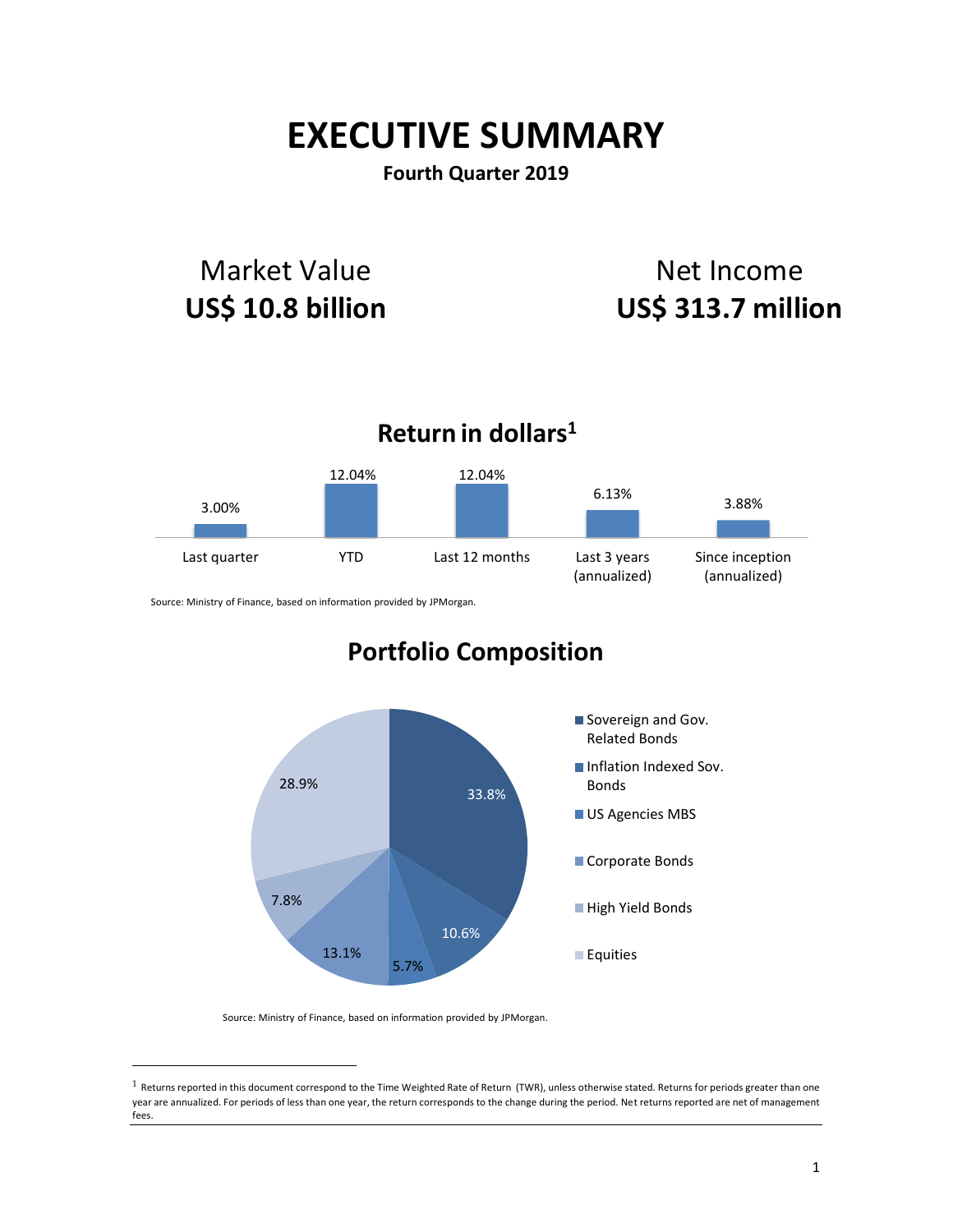# **I. Market Value of the Fund**

#### **Table 1**: **Quarterly change in market value**

(millions of dollars)

| <b>Changes in Market Value</b>      | 2019     |                |                |          | <b>Since</b>             |
|-------------------------------------|----------|----------------|----------------|----------|--------------------------|
| (US\$ million)                      | Q1       | Q <sub>2</sub> | Q <sub>3</sub> | Q4       | Inception <sup>(a)</sup> |
| <b>Starting Market Value</b>        | 9,663.2  | 10,106.1       | 10,435.7       | 10,498.4 | 0.0                      |
| Contributions                       | 0.0      | 563.9          | 0.0            | 0.0      | 9,477.1                  |
| Withdrawals                         | 0.0      | $-576.5$       | 0.0            | 0.0      | $-1,415.5$               |
| <b>Accrued Interest</b>             | 67.0     | 71.6           | 62.8           | 63.7     | 1,915.3                  |
| Capital Gains (Losses)              | 377.3    | 272.2          | 1.5            | 252.7    | 872.7                    |
| Admin., Custody and Other Costs (b) | $-1.5$   | $-1.7$         | $-1.5$         | $-2.8$   | $-37.5$                  |
| <b>Final Market Value</b>           | 10.106.1 | 10,435.7       | 10.498.4       | 10.812.1 | 10.812.1                 |

(a) The PRF was stablished with an initial contribution of US\$ 604.5 million on December 28, 2006. Also, US\$ 0.09 million were contributed corresponding to the accrued interest experienced in 2006.

(b) It includes costs associated with consultants and others.

Source: Ministry of Finance, based on information provided by JPMorgan.

#### **Figure 1: PRF market value development**

(millions of dollars)

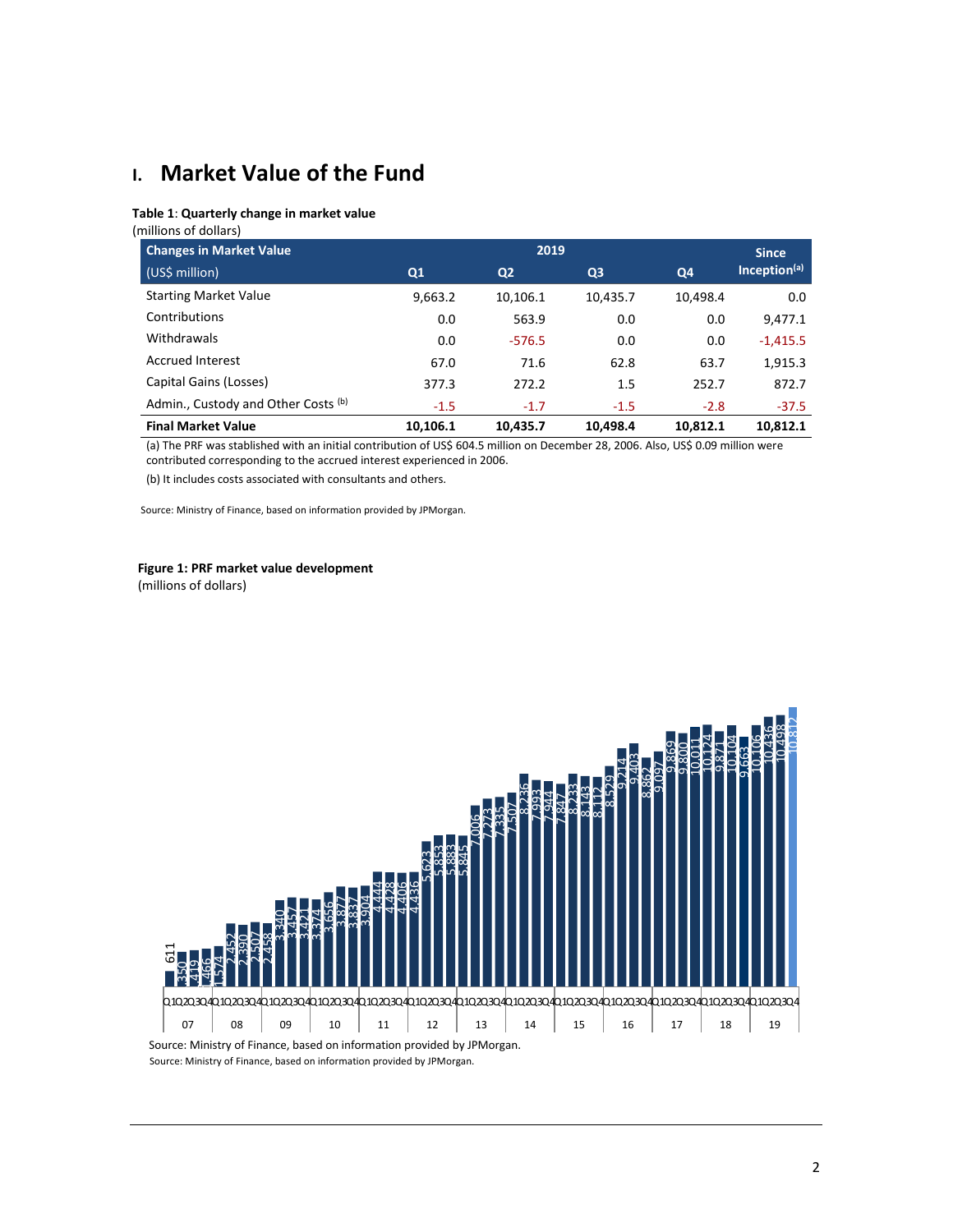## **II. Returns**

#### **Table 2**: **Performance by asset class<sup>2</sup>**

#### (percent)

| Returns <sup>(a)</sup>                 | Last<br>3 months | YTD(b) | Last<br>12 months | Last 3 years<br>(annualized) | <b>Since</b><br>Inception<br>(annualized) <sup>(c)</sup> |
|----------------------------------------|------------------|--------|-------------------|------------------------------|----------------------------------------------------------|
| Sovereign and Government Related Bonds | $-0.12%$         | 5.95%  | 5.95%             | 4.27%                        | 0.92%                                                    |
| Inflation Indexed Sov. Bonds           | 0.15%            | 8.12%  | 8.12%             | 4.03%                        | 2.56%                                                    |
| <b>US Agencies MBS</b>                 | 0.62%            | 6.16%  | 6.16%             | ٠                            | 6.16%                                                    |
| Corporate Bonds                        | 1.83%            | 11.65% | 11.65%            | 5.39%                        | 3.60%                                                    |
| High Yield Bonds                       | 3.53%            | 8.70%  | 8.70%             |                              | 8.70%                                                    |
| Equities                               | 9.03%            | 26.79% | 26.79%            | 12.73%                       | 10.50%                                                   |
| <b>Total Portfolio (USD)</b>           | 3.00%            | 12.04% | 12.04%            | 6.13%                        | 3.88%                                                    |
| Exchange rate (CLP)                    | 2.61%            | 7.03%  | 7.03%             | 3.72%                        | 2.56%                                                    |
| Return in CLP(d)                       | 5.68%            | 19.92% | 19.92%            | 10.08%                       | 6.55%                                                    |

(a) Time Weighted Return (it is calculated as the growth rate of the funds that were invested throughout the period).

(b) YTD returns for US Agencies MBS and High Yield Bonds are calculated since January 22th.

(c) Since inception returns for Sovereign and Government Related Bonds, Inflation Indexed Sovereign Bonds, Corporate Bonds and Equities are calculated since December 31th 2011. Since inception returns for US Agencies MBS and High Yield bonds are calculated since January 22th, 2019. Total Portfolio returns in USD and returns in CLP are calculated since March 31, 2007.

(d) Returns in CLP corresponds to the sum of the percentage change of the exchange rate CLP/USD and the return in USD.

Source: Ministry of Finance, based on information provided by JPMorgan.

#### **Table 3**: **Excess returns**

#### (basis points)

 $\overline{a}$ 

| <b>Asset Class</b>                     | Last<br>3 months | YTD <sup>(a)</sup> | Last<br>12 months | Last 3 years<br>(annualized) | <b>Since</b><br><b>Inception</b><br>(annualized)<br>$(b)$ $(c)$ |
|----------------------------------------|------------------|--------------------|-------------------|------------------------------|-----------------------------------------------------------------|
| Sovereign and Government Related Bonds | -15              | 10                 | 10                | 10                           | $-10$                                                           |
| Inflation Indexed Sov. Bonds           | 15               | 8                  | 8                 | 0                            | 18                                                              |
| US Agencies MBS                        | -9               | $-23$              | $-23$             |                              | $-23$                                                           |
| Corporate Bonds                        | 4                | 13                 | 13                | -8                           | $-28$                                                           |
| High Yield Bonds                       | 3                | $-42$              | $-42$             |                              | $-42$                                                           |
| Equities                               | -6               | -57                | $-57$             | -34                          | $-43$                                                           |
| <b>Total Portfolio</b>                 |                  | -6                 | -6                | 3                            | $-23$                                                           |

(a) YTD excess returns for US Agencies MBS and High Yield Bonds are calculated since January 22th.

(b) Since inception excess returns are negatively affected by the new investment policy implementation during first quarter 2012.

(c) Since Inception excess return are calculated from December 31, 2011 for Sovereign and Gov. Related Bonds, Inflation Indexed Sov. Bonds, Corporate Bonds and Equities. Since Inception excess return is calculated from January 22, 2019 for US Agencies MBS and High Yield Bonds.

 $2$  Returns for periods of more than one year are compound annualized rates while those for less than a year correspond to the change as seen in the stated period. To meet high standards of transparency and provide a better assessment of the gains or losses on investments, the Ministry of Finance discloses the fund's return in different time horizons and currencies. With respect to the time horizon, it is important to note that, in keeping with the medium-and long term investment policy, the return assessment should focus on that period, disregarding fluctuations that may occur monthly or quarterly. With regard to returns expressed in different currencies, the return in US dollars allows for an assessment which is more in line with the investment policy given that the fund's resources are wholly invested abroad and in foreign currencies. The return in Chilean pesos is also disclosed. This return reflects changes in the pesodollar exchange rate and, therefore, may experience greater fluctuations. Finally, as with any investment, returns obtained in the past do not guarantee future positive results.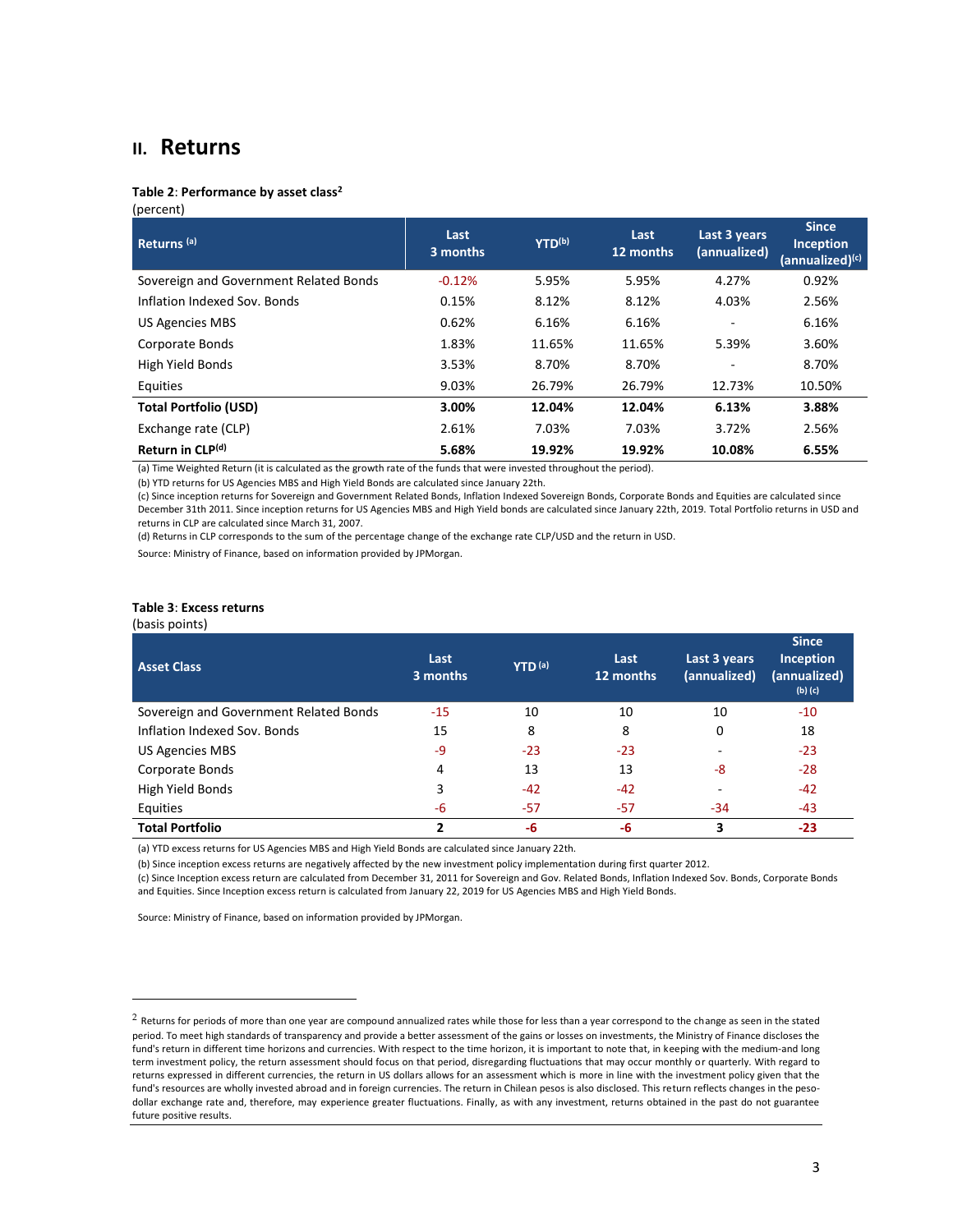**Figure 2: Quarterly returns in dollars (TWR)** (percent)



Source: Ministry of Finance, based on information provided by JPMorgan.

**Figure 3: Internal rate of return in dollars (IRR)** (percent)

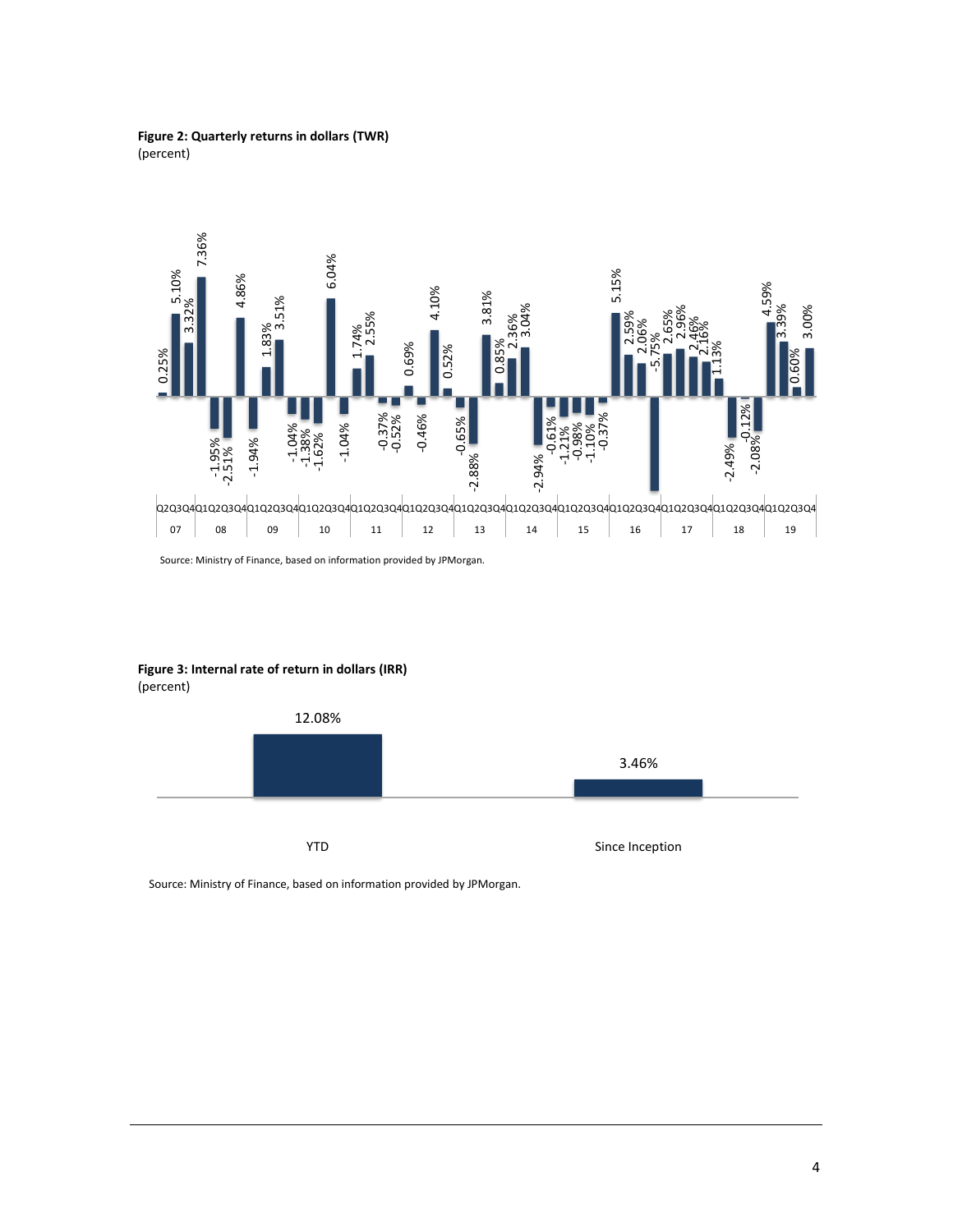# **III. Portfolio Allocation**

#### **III.1. Total portfolio**

### **Figure 4: Investment by asset class**

(percent of total)

(percent of total)



Source: Ministry of Finance, based on information provided by JPMorgan.



Source: Ministry of Finance, based on information provided by JPMorgan.

**Figure 6: Investments by country**

#### **Figure 7: Investment by economic sector** (percent of total)



Source: Ministry of Finance, based on information provided by JPMorgan.

Source: Ministry of Finance, based on information provided by JPMorgan.

5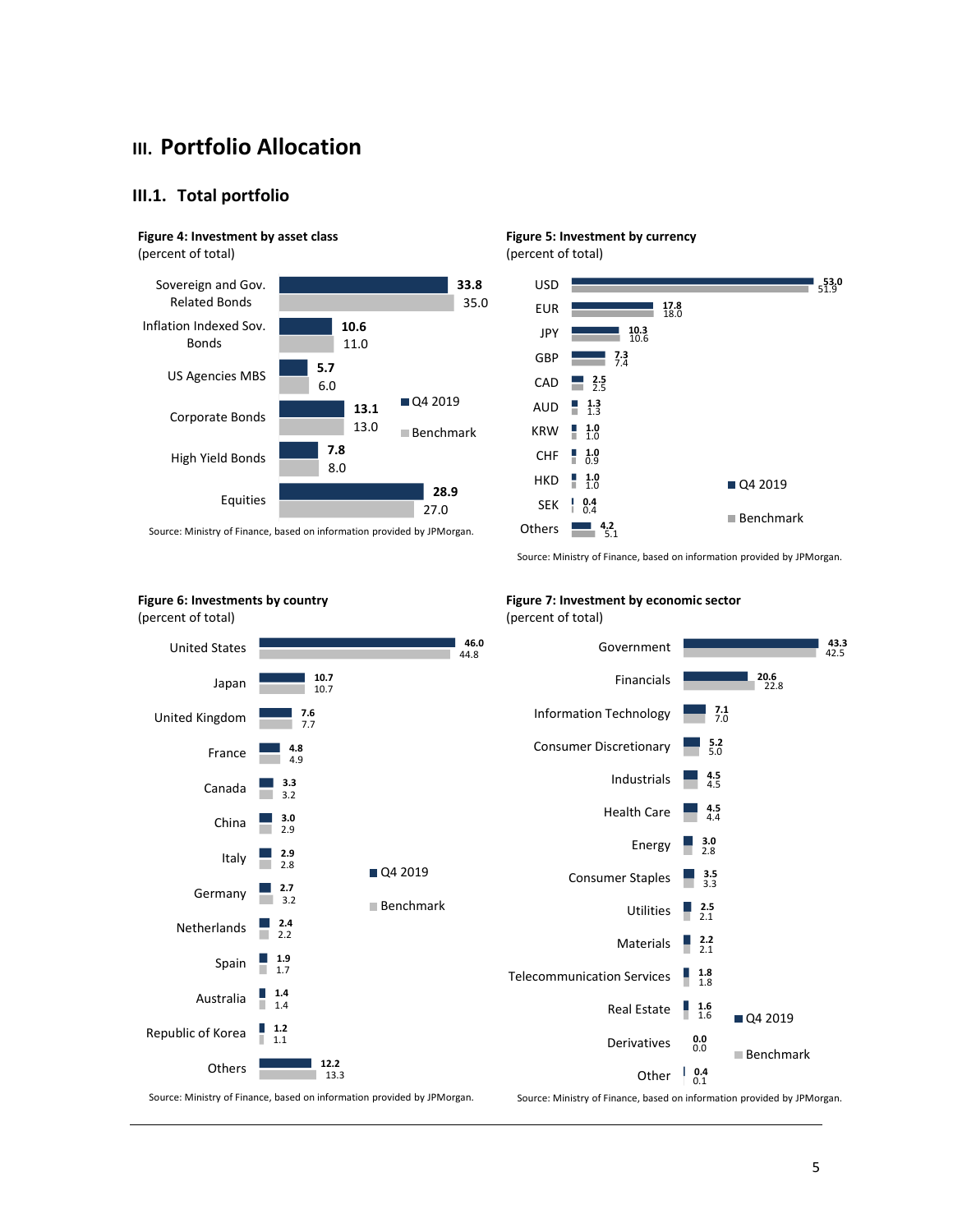#### **III.2. Fixed-Income portfolio**





#### **Table 4**: **Portfolio by issuer credit rating** (percent of the fixed-income portfolio)

(a) Includes cash and cash equivalents. Source: Ministry of Finance, based on information provided by JPMorgan.

| percent or the meeting portrollor |                                                                  |                                                         |                                  |                           |                                   |                                     |
|-----------------------------------|------------------------------------------------------------------|---------------------------------------------------------|----------------------------------|---------------------------|-----------------------------------|-------------------------------------|
|                                   | Sovereign<br>and<br>Government<br><b>Related</b><br><b>Bonds</b> | <b>Inflation</b><br><b>Indexed Sov.</b><br><b>Bonds</b> | <b>US Agencies</b><br><b>MBS</b> | Corporate<br><b>Bonds</b> | <b>High Yield</b><br><b>Bonds</b> | <b>Total Fixed</b><br><b>Income</b> |
| AAA                               | 18.2%                                                            | 7.3%                                                    | 8.1%                             | 0.0%                      | 0.0%                              | 33.6%                               |
| $AA+ / AA-$                       | 8.3%                                                             | 5.9%                                                    | 0.0%                             | 1.2%                      | 0.0%                              | 15.5%                               |
| $A+ / A-$                         | 15.6%                                                            | 0.5%                                                    | 0.0%                             | 7.6%                      | $0.0\%$                           | 23.7%                               |
| BBB+/BBB-                         | 5.4%                                                             | 1.2%                                                    | 0.0%                             | 9.1%                      | $0.0\%$                           | 15.7%                               |
| $BB+ / BB-$                       | 0.0%                                                             | 0.0%                                                    | 0.0%                             | 0.4%                      | 5.1%                              | 5.5%                                |
| $B+ / B-$                         | $0.0\%$                                                          | 0.0%                                                    | 0.0%                             | 0.0%                      | 4.5%                              | 4.5%                                |
| CCC+ or below                     | $0.0\%$                                                          | $0.0\%$                                                 | 0.0%                             | 0.0%                      | 1.1%                              | 1.1%                                |
| Others $(1)$                      | 0.1%                                                             | 0.0%                                                    | 0.0%                             | 0.1%                      | 0.3%                              | 0.5%                                |
| <b>Total</b>                      | 47.6%                                                            | 14.9%                                                   | 8.1%                             | 18.4%                     | 11.0%                             | 100.0%                              |

(1) It includes cash, cash equivalents and unliquitated transactions. Also, in the case of High Yield Bonds, it includes bonds with rating over BB+.

**Figure 9: Portfolio allocation by Credit Risk** (percent of fixed-income portfolio)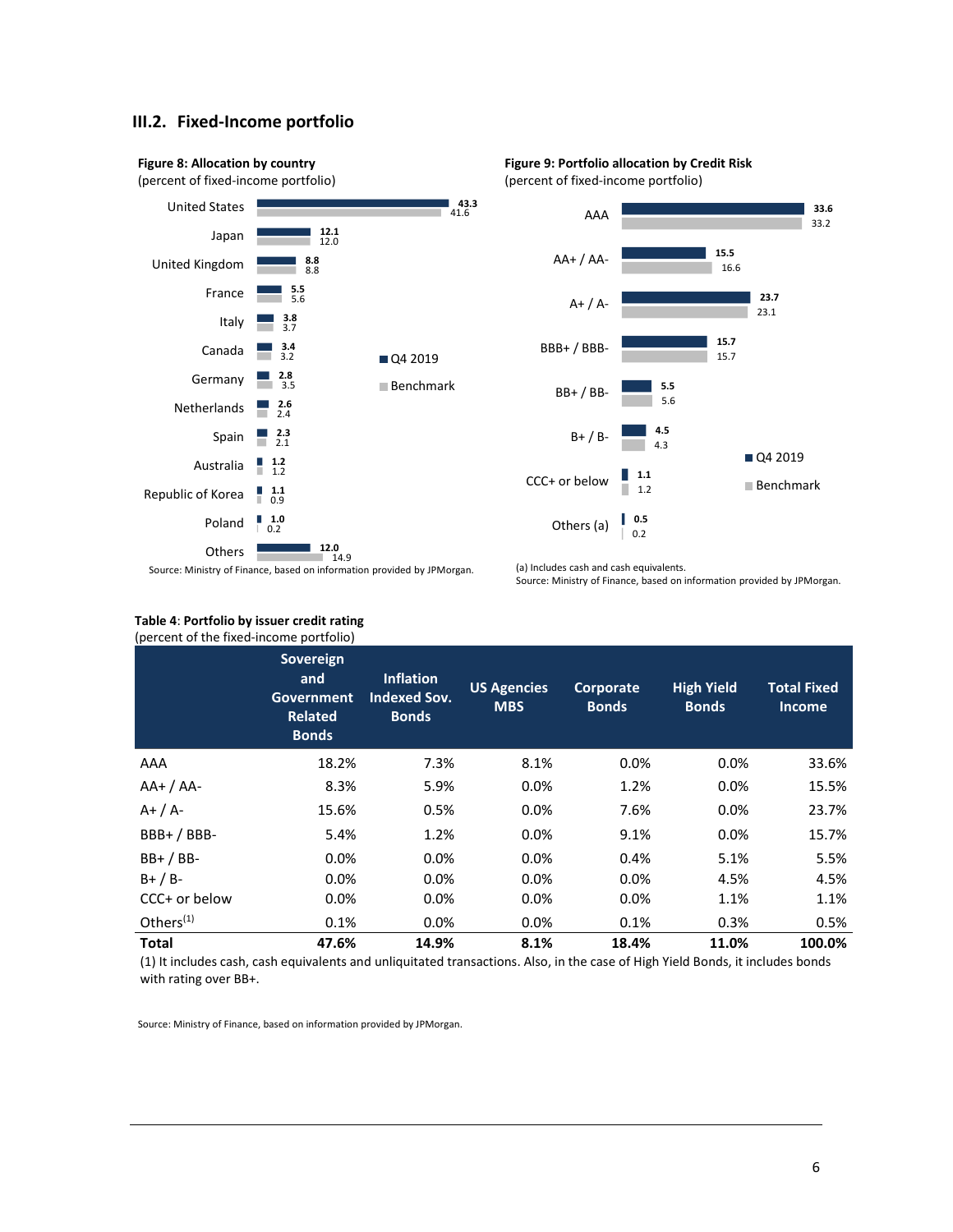**Figure 10: Largest exposures to sovereign bonds and Gov. Related bonds** 

(millions of dollars)



**Figure 11: Largest exposures to corporate bonds** (millions of dollars)



Fuente: Ministerio de Hacienda en base a información de JPMorgan.

Source: Ministry of Finance, based on information provided by JPMorgan. .

**Figure 12: Largest exposures to high yield bonds** (millions of dollars)







Source: Ministry of Finance, based on information provided by JPMorgan.

Source: Ministry of Finance, based on information provided by JPMorgan (1) Includes cash, cash equivalend and payables.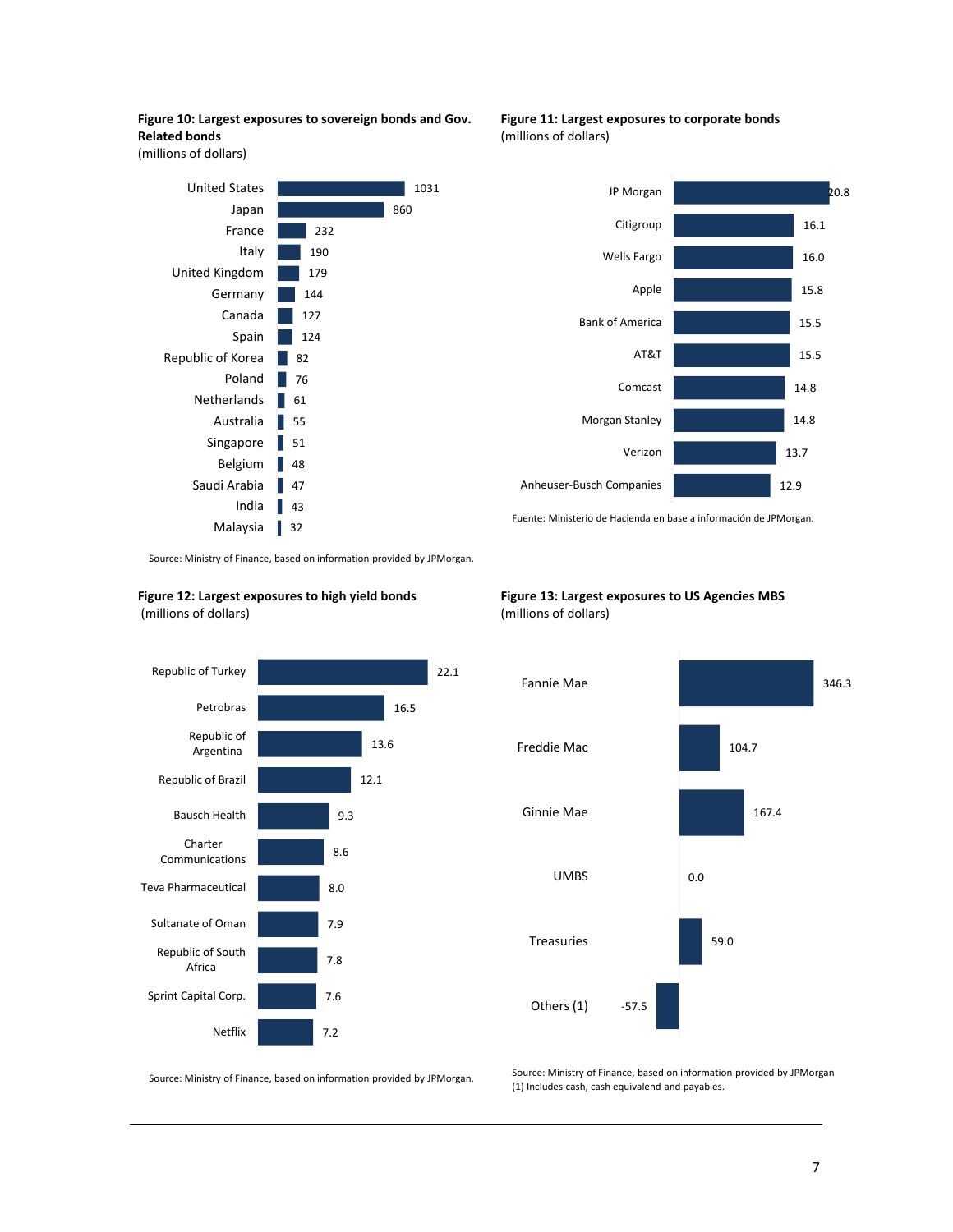#### **Figure 14: Duration** (years)



Source: Ministry of Finance, based on information provided by JPMorgan.

#### **III.3. Equities**

**Figure 15: Allocation by country**



**Figure 16: Allocation by economic sector** (percent of equity portfolio)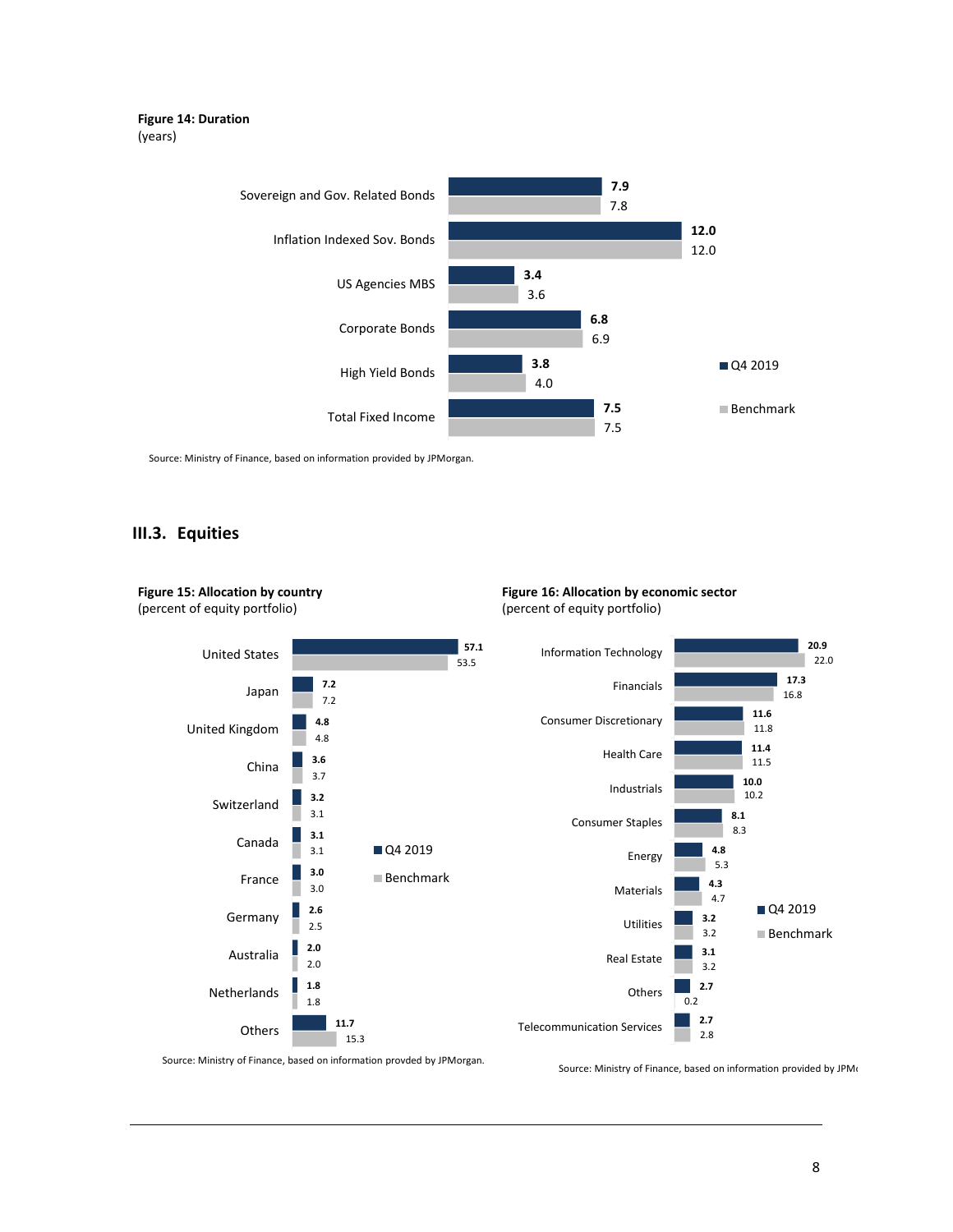#### **Figure 17: Largest equities investments**

(millions of dollars)



Fuente: Ministerio de Hacienda en base a información de JPMorgan.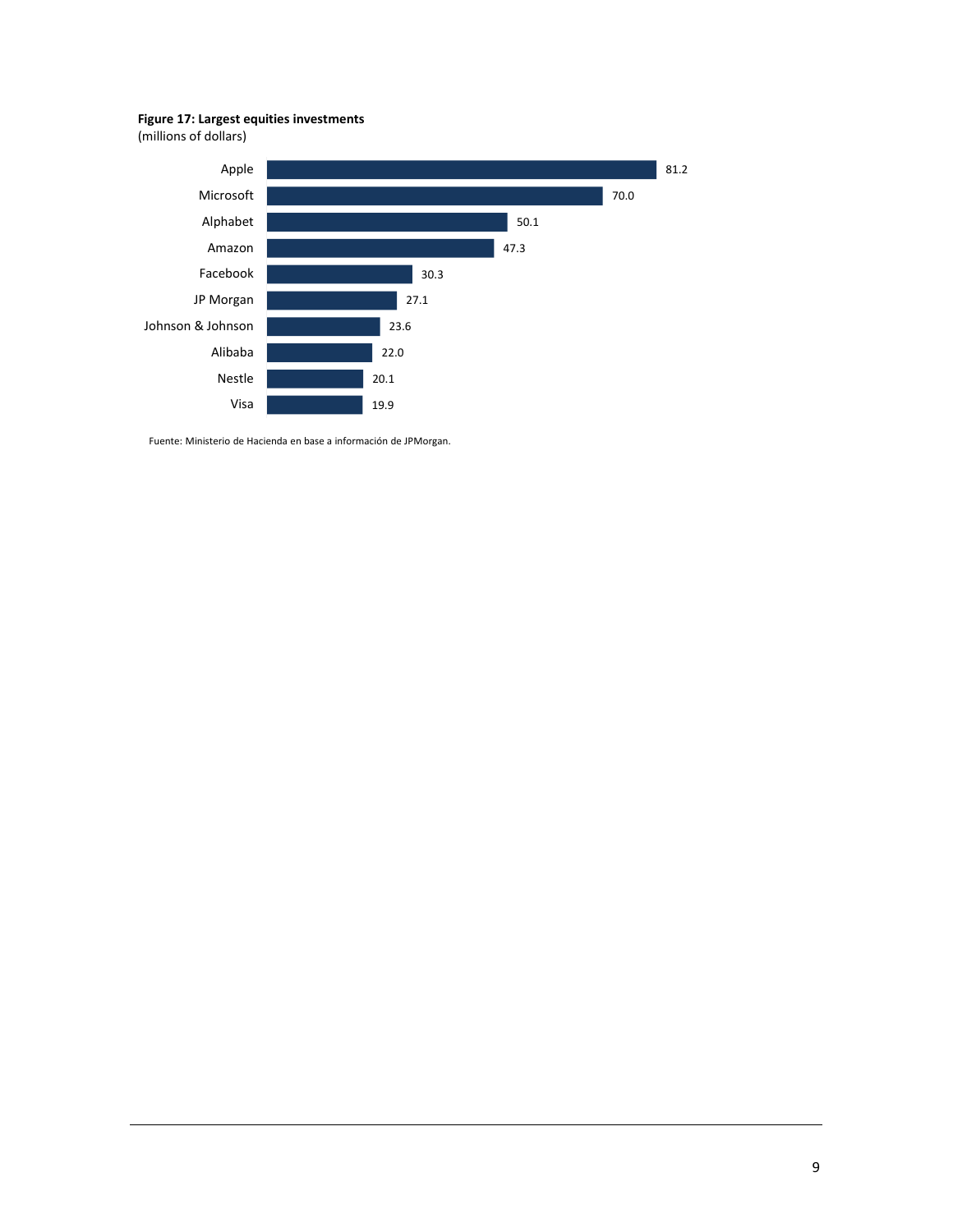# **IV. Other indicators**

An indicator commonly used for monitoring the market risk of the portfolio is the return volatility. In the quarter, the standard deviation of returns of the PRF was 4.07%<sup>3</sup>. The tracking error ex-post, an indicator used to measure the degree of how close the portfolio tracks the return of benchmark, was 15 basis points<sup>4</sup> at the quarter end.

#### **Table 5**: **Standard deviation and tracking error ex-post**

|                                       | Q4 2019 |
|---------------------------------------|---------|
| <b>Standard Deviation</b>             | 4.07%   |
| Tracking error ex-post (basis points) | 15      |

Source: Ministry of Finance, based on information provided by JPMorgan.

# **V. Securities Lending Income and Administration Cost**

The cost associated with the management of the fund by those responsible for the investment<sup>5</sup> was US\$1,678,669 during the quarter, while expenses associated with the custody service  $6\text{ were}$ US\$1,132,167, and the cost associated to others, that includes the payment to external advisory services were US\$5,093. Meanwhile, the securities lending program generated revenues of US\$227,127 during the same period (see table 6).

| Table 6: Other flows in the quarter (in dollars) |  |
|--------------------------------------------------|--|
|--------------------------------------------------|--|

|                    |              | Q4 2019   |
|--------------------|--------------|-----------|
| <b>Outflow</b>     |              |           |
| Administration     |              | 1,678,669 |
| Custody            |              | 1,132,167 |
| Others             |              | 5,093     |
|                    | <b>Total</b> | 2,815,930 |
| <b>Inflows</b>     |              |           |
| Securities Lending |              | 227,127   |
| Others             |              | 0         |
|                    | <b>Total</b> | 227,127   |
| .<br>.             |              | .         |

Source: Ministry of Finance, based on information provided by JPMorgan and the Central Bank of Chile.

 $\overline{a}$ 

<sup>&</sup>lt;sup>3</sup> Standard deviation of annualized monthly returns of the past three years.

<sup>4</sup> Standard deviation of annualized monthly excess returns of the portfolio against the benchmark in the past three years.

<sup>5</sup> The Central Bank of Chile is responsible for the investment of the sovereign fixed-income portfolio (46% of the fund) and for the US Agencies MBS portfolio (6% of the fund). In the case of the last, the administration is delegated to BNP Paribas and Western Asset Management. The investment of the equities portfolio (27%) is responsibility of Mellon Capital Management Corporation and BlackRock Institutional Trust Company, while the investment of the corporate bonds portfolio (13%) is responsibility of Allianz Global Investors GmbH and BlackRock Institutional Trust Company, and the investment of the High Yield portfolio (8%) is responsibility of Nomura Asset Management and BlackRock Institutional Trust Company. The entities responsible for investing portfolios of equities and corporate bond portfolios were selected in 2011, while the entities responsible for investing portfolios of US Agencies MBS and High Yield bonds were selected at the beginning of 2019.

<sup>6</sup> The custodian bank is J.P. Morgan.